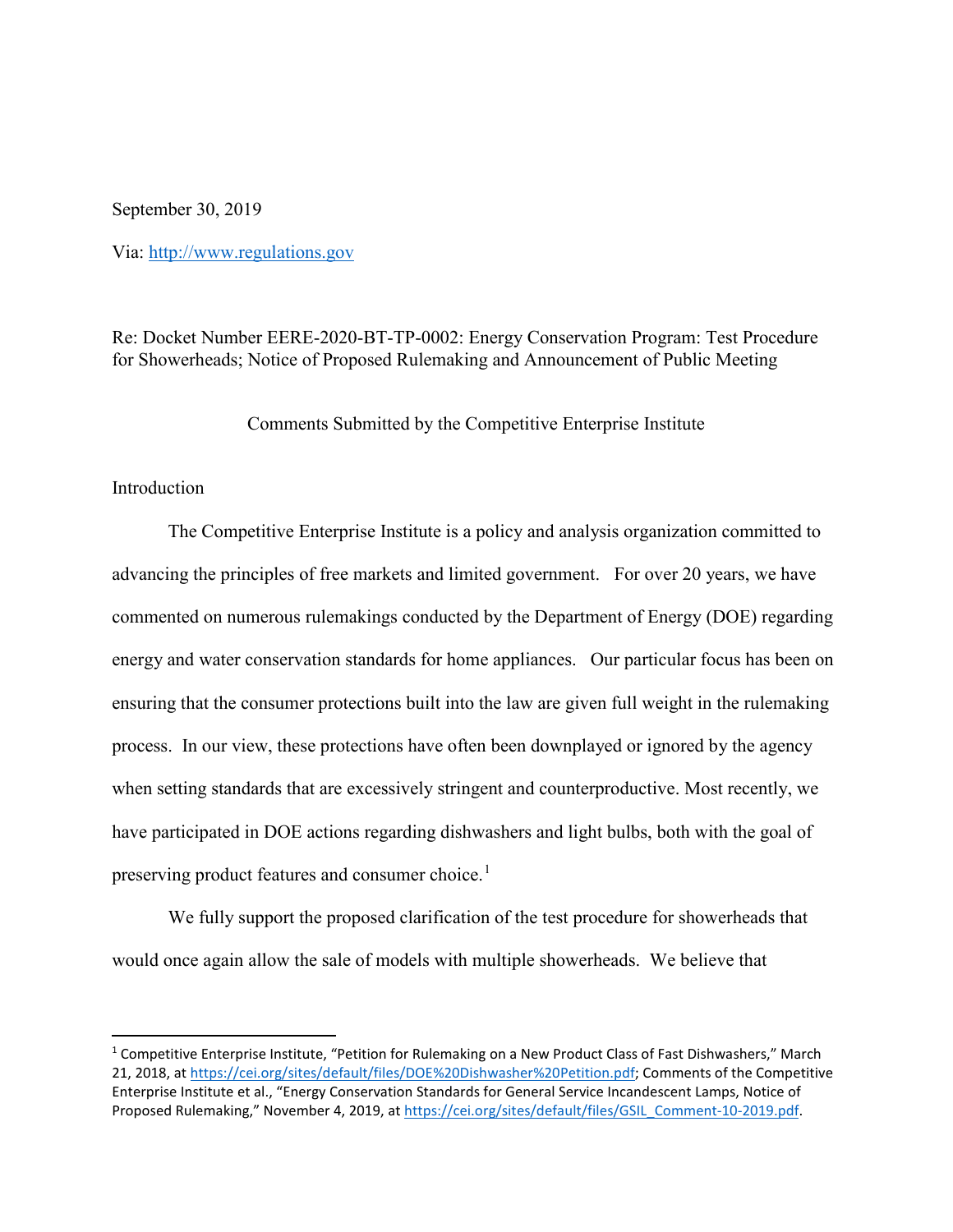finalizing the rule as proposed would both comply with the law and best serve the interests of consumers.

## Background

The Energy Policy and Conservation Act of 1992 contains the provisions authorizing a federal water conservation standard for showerheads, but the language was less than clear as to what was meant by the [2](#page-1-0).5 gallons per minute (gpm) limit being imposed.<sup>2</sup> In particular, there was some ambiguity regarding models with multiple showerheads whether the 2.5 gpm restriction applied to each showerhead or the entire shower unit. It would seem this water use limit would apply to each showerhead, else the law could have explicitly set water use restrictions per shower rather than per showerhead. Nonetheless, the statutory language left at least some doubt. For the next 19 years, the former interpretation prevailed and several manufacturers continued to make and sell multi-showerhead models, with each showerhead meeting the 2.5 gpm limit but the overall shower exceeding it.

This changed in 2011 when the Obama administration issued an enforcement guidance asserting that the overall shower must meet the 2.5 gpm limit, thus making multiple-showerhead units illegal.<sup>[3](#page-1-1)</sup> DOE gave makers of such devices a two-year grace period to sell existing units and wind up production, but the agency then promulgated a final rule in 2013 effectively ending the legal sale of showers that exceeded 2.5 gpm in total. $4$ 

<span id="page-1-0"></span> $2$  42 U.S.C. 6295(j).

<span id="page-1-1"></span><sup>3</sup> DOE, Showerhead Enforcement Guidance, March 4, 2011, https://www.energy.gov/sites/prod/files/gcprod/documents/Showerhead Guidancel.pdf. 4 78 FR 62970, October 23, 2013.

<span id="page-1-2"></span>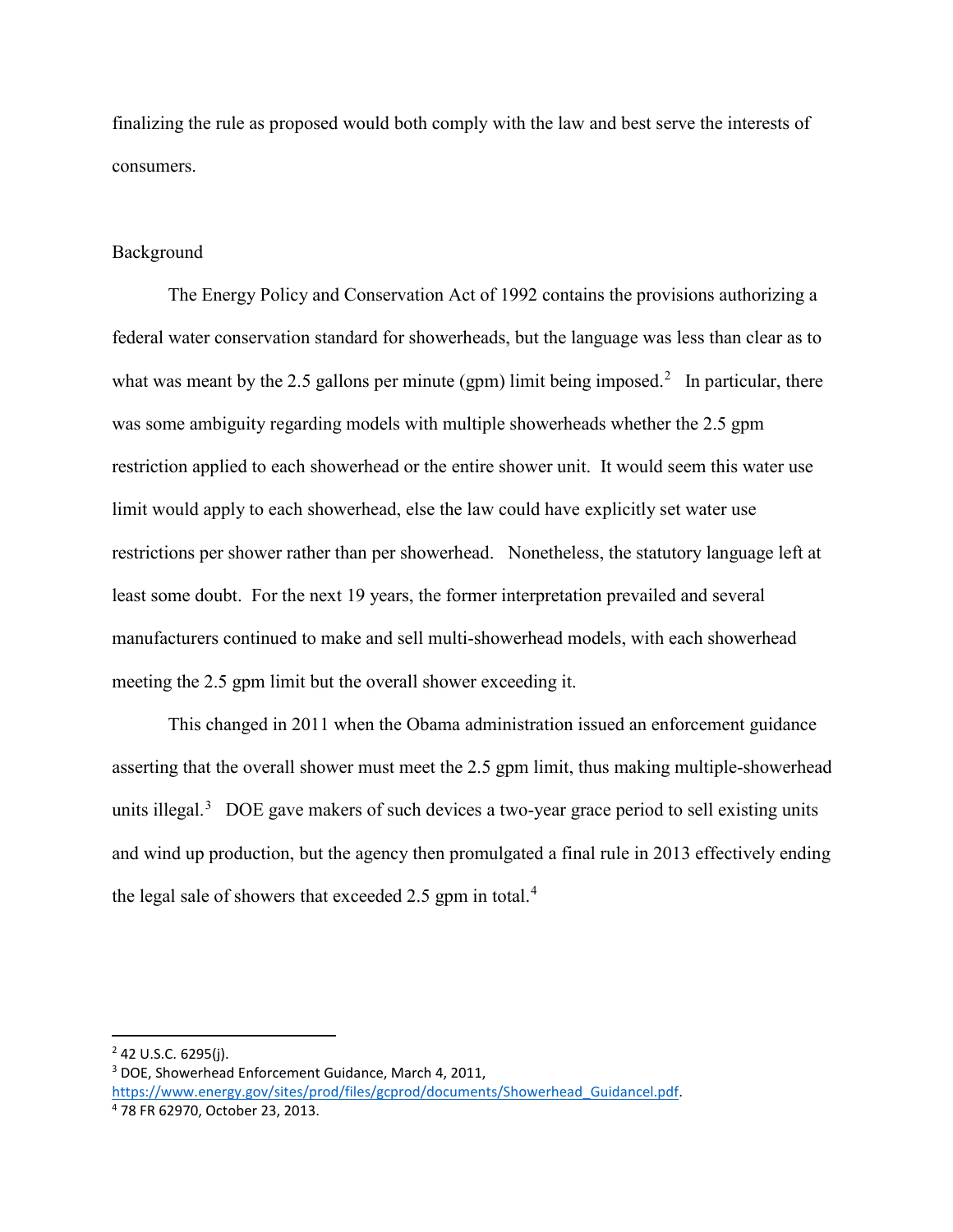Now, the Trump DOE proposes to reverse these Obama DOE actions and return to the statutory interpretation that prevailed in the 19 years prior to this change, namely that the 2.5 gpm limit applies to each individual showerhead but not the unit overall.

The Law Strongly Favors Consumer Choice And Thus Supports the Proposed Rule

For purposes of understanding the requirements of the law, it is critical to acknowledge the reason why the multi-showerhead units were being produced in the first place – some consumers wanted them. This is why several such models were on the market prior to the federal restrictions placed on them, and it is also why the proposed rule allowing them to return to the market is a more faithful interpretation of the underlying statutory provisions than that of the Obama DOE.

While the 2.5 gpm water use limit is somewhat ambiguous, this provision must be interpreted along with the other statutory language that established DOE's efficiency standards program. These provisions, in the Energy Policy Act of 1975 as amended, contain requirements for preserving product features and consumer choice.<sup>[5](#page-2-0)</sup>

Most importantly, the law explicitly states that "the Secretary may not prescribe an amended or new standard under this section if the Secretary finds (and publishes such finding) that interested persons have established by a preponderance of evidence that the standard is likely to result in the unavailability in the United States in any covered product type (or class) of performance characteristics (including reliability), features, sizes, capacities, and volumes that are substantially the same as those generally available in the United States at the time of the

<span id="page-2-0"></span> <sup>5</sup> 42 U.S.C. 6291 to 6317.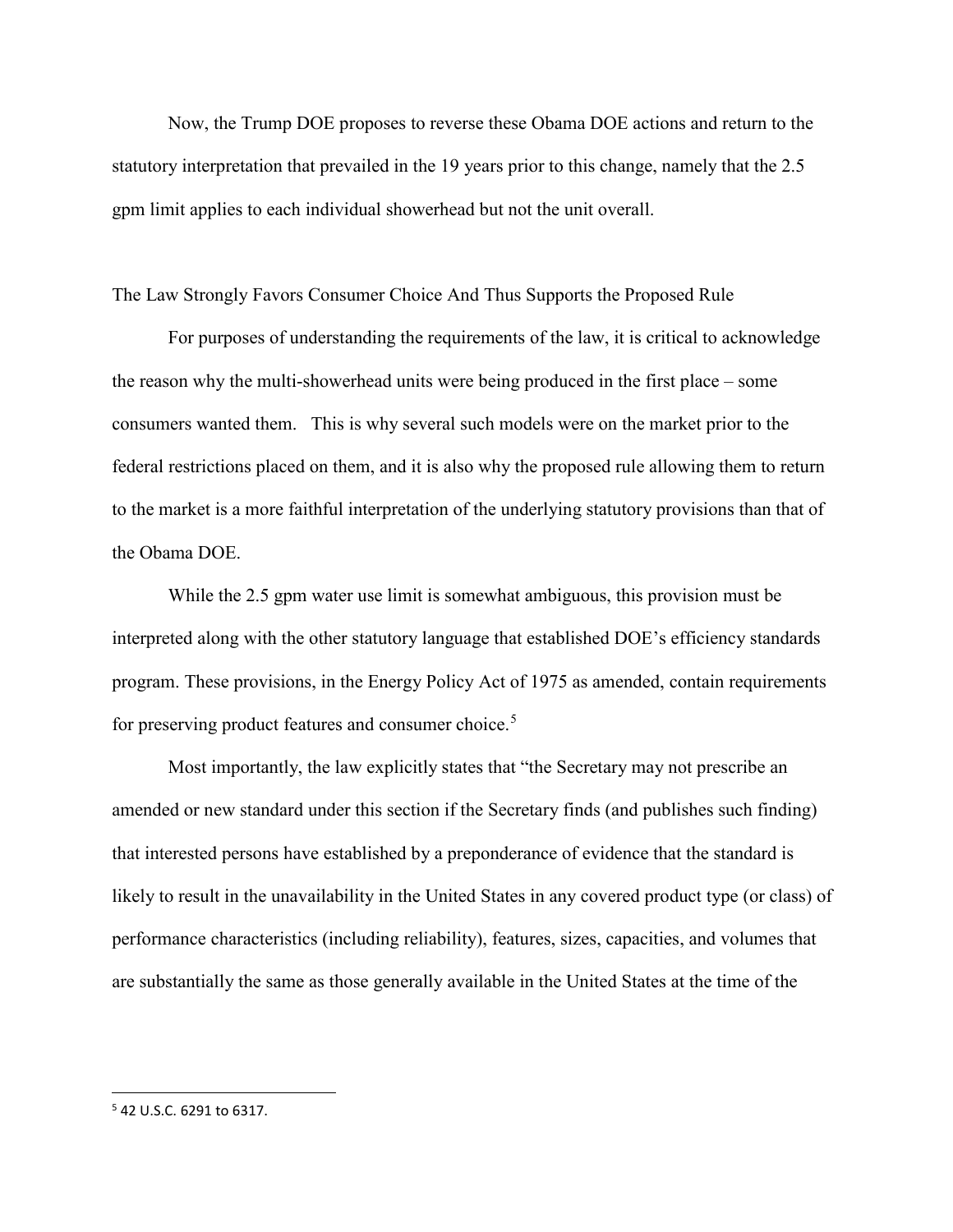Secretary's finding."[6](#page-3-0) In other words, desired product features that were available before a federal standard was imposed must still be available afterwards.

 Another provision in the law sets out the process for promulgating a separate standard when necessary for any product subgroup that preserves desired features, and instructs the Secretary that "in making a determination under this paragraph concerning whether a performance-related feature justifies the establishment of a higher or lower standard, the Secretary shall consider such factors as the utility to the consumer of such a feature, and such other factors as the Secretary deems appropriate.<sup>[7](#page-3-1)</sup> This is the provision under which the agency is in the process of considering a separate standard for dishwashers that can complete a load in an hour or less, a feature that was impermissibly sacrificed by a previous dishwasher efficiency standard.

Granted, Congress can override the consumer protections built into the law and explicitly outlaw a product type like multi-showerhead showers, but it is far from clear that the statutory language did so here. For this reason, the interpretation of the showerhead provisions must favor preservation of features desired by consumers.

In conclusion, the Obama DOE 2011 enforcement guidance and 2013 final rule tried to exploit the ambiguity in the showerhead provisions so as to remove from the marketplace those models with multiple heads. It did so even though they were the preferred choice for some consumers and thus were protected under other provisions in the law. The proposed rule returns the application of the showerhead water use limits to one that better comports with the totality of statutory provisions applicable to DOE's appliance standards program, and in so doing is more pro-consumer than the current interpretation. For these reasons, we urge its finalization.

<span id="page-3-0"></span> $6$  42 U.S.C. 6295(o)(4).<br><sup>7</sup> 42 U.S.S. 6295(q).

<span id="page-3-1"></span>